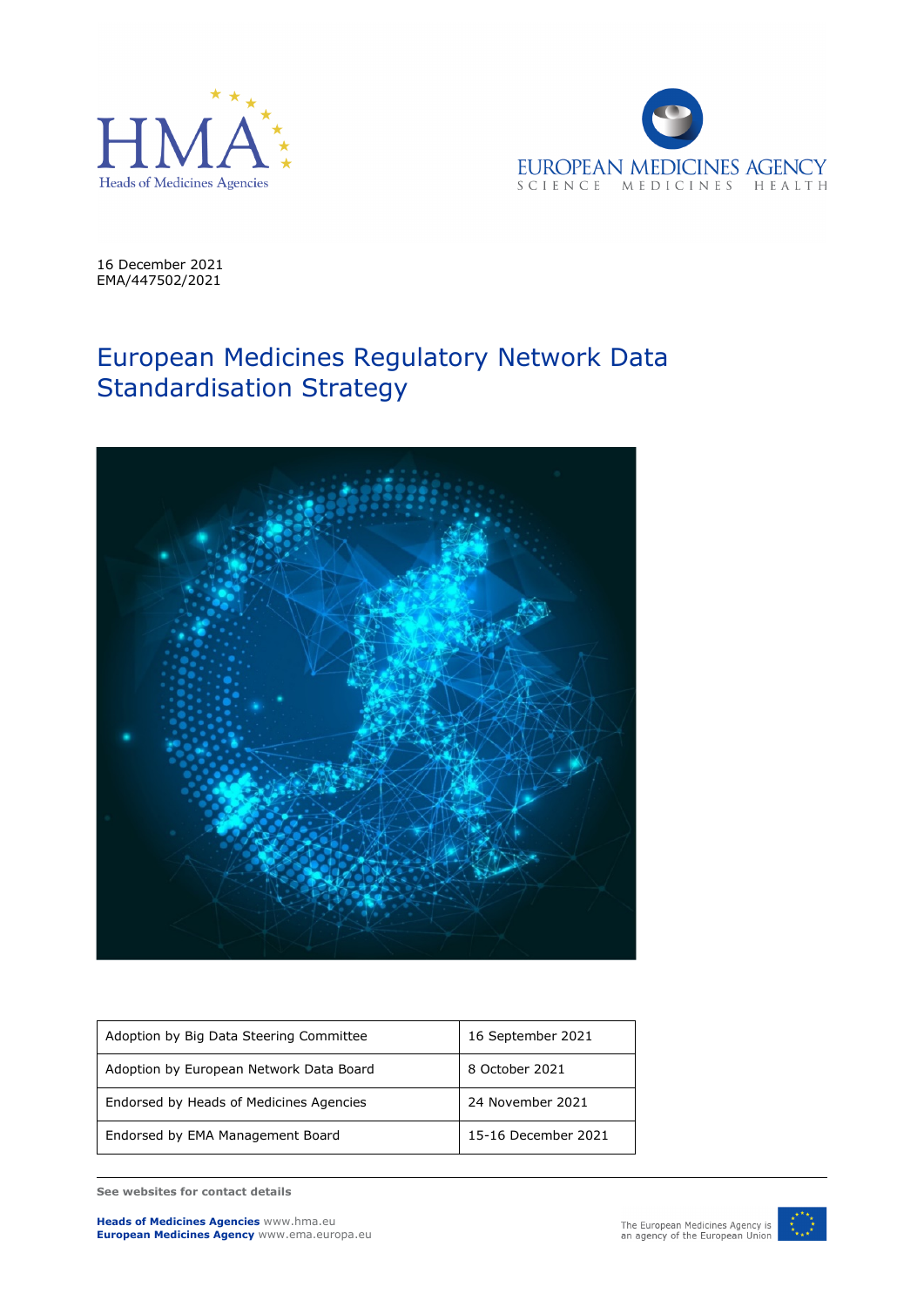# Table of Contents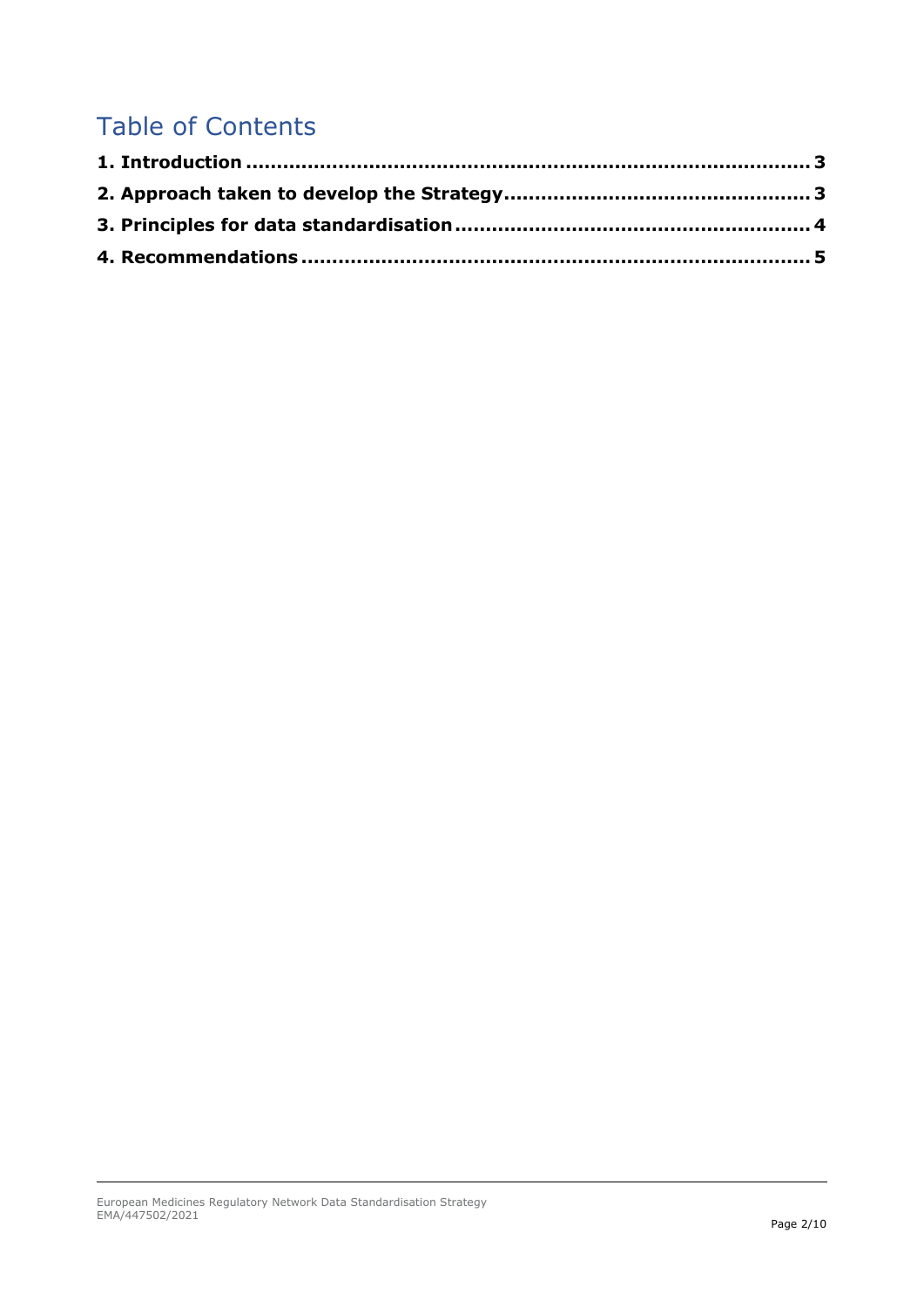#### <span id="page-2-0"></span>**1. Introduction**

The amount of information submitted to regulatory authorities is creating an increasingly complex landscape for regulatory decision making. Current regulatory processes require the use of a diverse set of documents and data submission formats that have been developed independently over time. This requires substantial manual and technical efforts before the data can be further utilised for creating unique insights. This is recognised at an international level and various projects of standardisation are being undertaken through bodies such as the International Council for Harmonisation (ICH) and standard development organisations. It should be noted that standardisation work affecting the future landscape of healthcare data does not always include European involvement.

Until now regulatory procedures have been mainly document submission based leading to the assessment of information contained in documents rather than assessing the underlying data that were used to create those documents. The regulatory processes are shifting to assessing data rather than documents and looking at the potential secondary uses of the data collected to drive better regulatory decisions and improve public and animal health.

To simplify the process, over a decade ago, the EMRN (European Medicines Regulatory Network, hereafter also referred to as 'the Network') started requiring certain submissions to be compliant with recognised data standards. Data standards<sup>[1](#page-2-3)</sup> provide a set of rules or conformance criteria that set out how information (data) should be structured, defined, formatted, or exchanged. Therefore, data standards are of great value to establish an efficient, predictable and consistent format allowing IT systems, interfaces and tools to receive, process, and make available data for re-use.<sup>[2](#page-2-4)</sup>

<span id="page-2-2"></span>Enabling and supporting harmonisation of data will reduce the administrative efforts currently required to receive, process, make available and reuse scientific data throughout the EU as well as in the global life science industry. It is therefore very impactful for the EMRN to take a leading role in supporting the adoption and adaptation of existing data standards and in supporting the development of new data standards. As acknowledged in the recommendations of the HMA-EMA Joint Big Data Task Force (BDTF) and the workplan of the HMA-EMA Joint Big Data Steering Group (BDSG), standardisation is a critical element for realising the full potential of (big) data and driving regulatory decisions<sup>3</sup>. Developing a Data Standardisation Strategy (hereafter named 'Strategy') for EMRN and its stakeholders' needs should serve as a roadmap to improve the way data on medicinal products is dealt with within the EU and to support the development of globally applicable standards for the human and veterinary regulatory domains. The strategy document will be maintained by being reviewed annually and revised as necessary according to new requirements and priorities that will arise in the future e.g. following the finalisation of the EU Veterinary big data strategy.

## <span id="page-2-1"></span>**2. Approach taken to develop the Strategy**

This strategy has been created through a set of activities to collect information across stakeholders about specific data needs that could be supported through the use of data standards. This strategy was also aligned with the goals and objectives identified in the EMRN Strategy 2025<sup>2</sup>. The strategy activities are summarised below.

<span id="page-2-3"></span> $1$  Data standards are documented agreements developed by standardisation organisations that set out the representation, format, definition, structuring, tagging, transmission, manipulation, use, and management of data.

<span id="page-2-5"></span><span id="page-2-4"></span><sup>2</sup> [European Medicines Regulatory Network strategy to 2025](https://www.ema.europa.eu/en/documents/report/european-union-medicines-agencies-network-strategy-2025-protecting-public-health-time-rapid-change_en.pdf) <sup>3</sup> [Big Data Steering Group \(BDSG\): 2020 report](https://www.ema.europa.eu/en/documents/report/big-data-steering-group-bdsg-2020-report_en.pdf)

European Medicines Regulatory Network Data Standardisation Strategy EMA/447502/2021 **Page 3/10**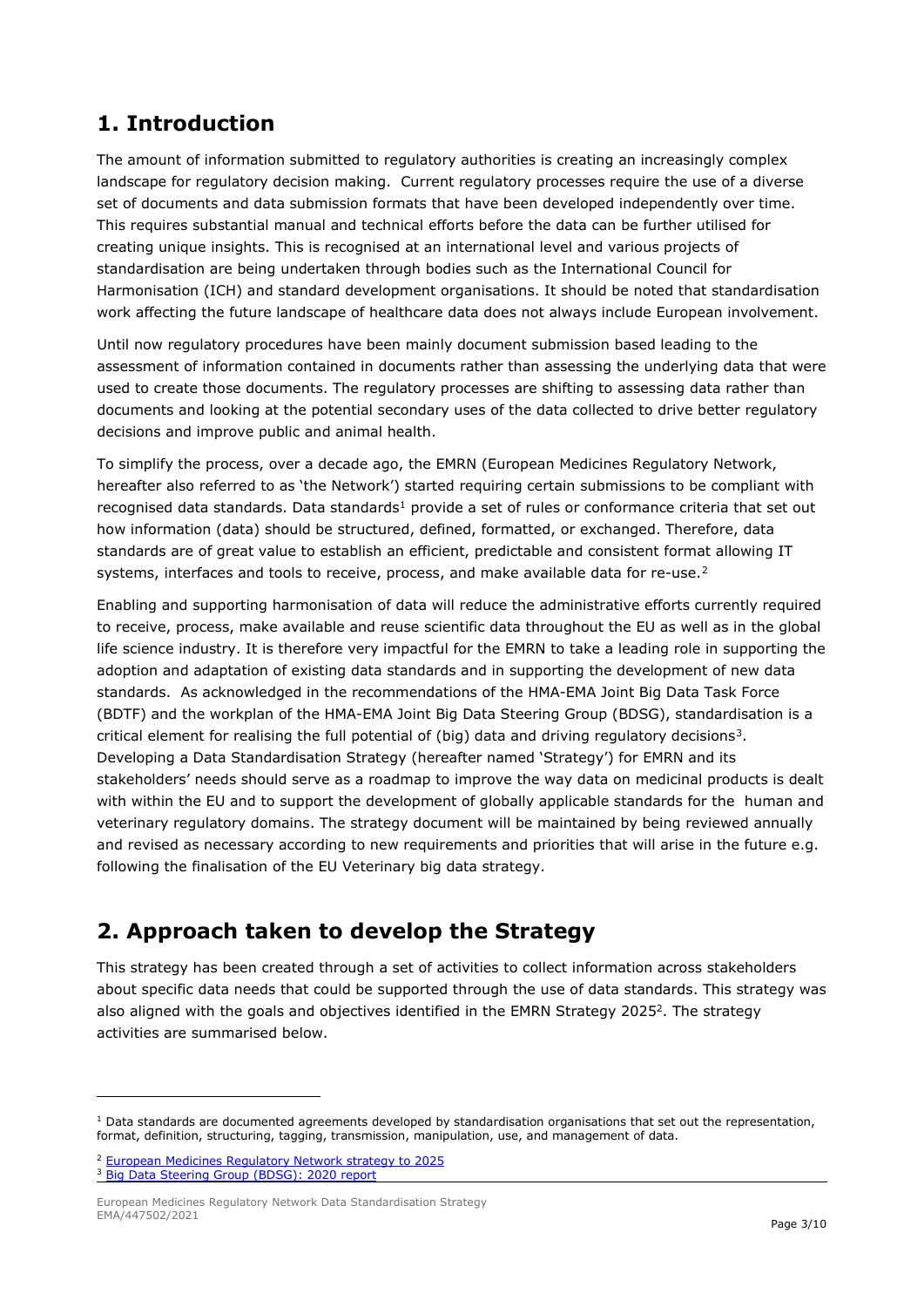As an initial step, consultations were conducted over a period of 3 months to understand current practices applied by staff members for the management of scientific data and to create an inventory of the IT systems utilised for the daily work. These consultations were all transcribed and translated into use cases, which were extracted, logged and analysed.

Wider consultations were then held through the publication of an online public survey to all stakeholder groups that was followed up with a workshop with these stakeholders in order to collect further feedback and discuss the survey's findings. The outputs of the consultations and workshop were then transcribed and translated into additional use cases and analysed.

An analysis was also conducted on a selection of Standards Development Organisations (SDOs) known to develop healthcare related standards. This was done in order to develop an understanding of what data standards are already available for use and what new standards are under development. The identified set of standards were then assessed for applicability to the use cases collected and the use cases that are missing applicable standards were noted.

Data standards are made available in different forms that have implications on how they can be used and implemented. Some standards are published as logical models which provide definitions, values, and associations between data elements, they can also include business rules for checking the validity and conformance of the data. However, they do not always include a data exchange (message) format that enables the data to be transferred from one system to another, therefore an additional standard would be required for the data that conforms to the logical model data standard to be exchanged and shared.

Following the analysis of use cases and data standards a set of actions and activities were created that fall into one of the three following categories:

- 1. **Adopt**: Data standards that are already available but require adoption by the EMRN.
- 2. **Adapt**: Requirements which need an adaption of an available data standard to included additional requirements in a new version of the standard before it can be fully adopted.
- 3. **Develop**: Requirements that need an entirely new standard to be created.

These actions and activities were then developed as recommendations that are grouped into specific domains. The full set of use cases and further details of the analysis performed can be seen in the Data Standardisation Strategy technical annex. It is noted that it takes time and effort to create new standards and that adopting existing standards will normally have quicker implementation timeframes.

#### <span id="page-3-0"></span>**3. Principles for data standardisation**

This strategy sets out the principles used to guide data standardisation efforts and the adoption of data standards by the EMRN. The principles applied to create the Strategy are adapted from the EU Data Strategy's concept of data to be Findable, Accessible, Interoperable and Reusable (FAIR)[.4](#page-3-1) The FAIR principles main objective is to enhance the value, and thereby the usefulness of data

The Strategy further sets out the following principles that apply to creating and maintaining the strategy:

<span id="page-3-1"></span><sup>4</sup> [EU Data Strategy](https://ec.europa.eu/info/strategy/priorities-2019-2024/europe-fit-digital-age/european-data-strategy_en)

European Medicines Regulatory Network Data Standardisation Strategy EMA/447502/2021 **Page 4/10**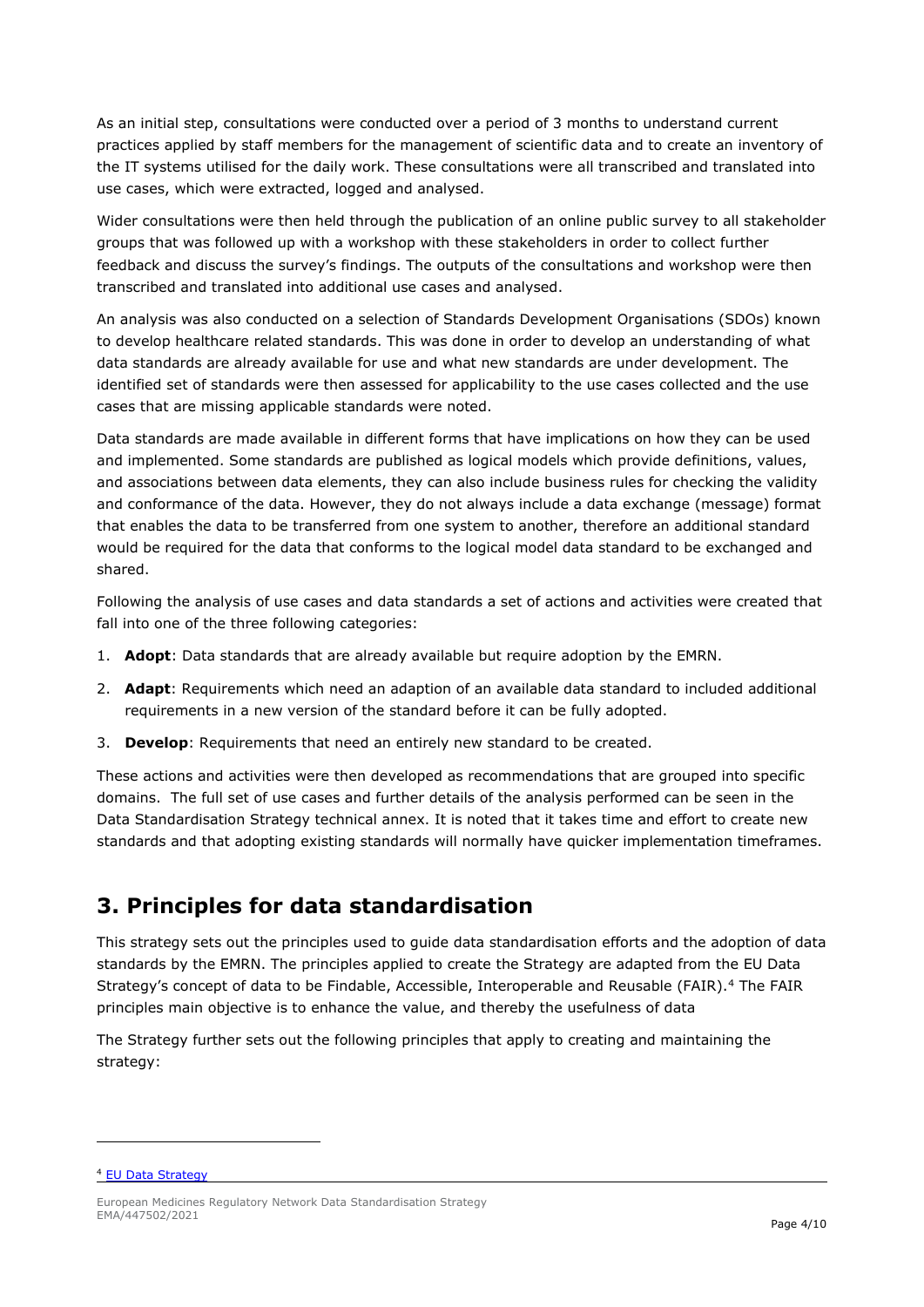- 1. Ensure the use of high-quality data standards developed by accredited SDOs in accordance with voluntary and consensus-based processes. Unless not compatible with EU legislation or otherwise impractical, these standards can be used in place of (unique) local or proprietary standards.
- 2. Contribute to the wider EU data and digital strategy including the creating of a European Health Data Space<sup>[5](#page-4-1)</sup> and follow the general provisions and requirements related to data sharing, re-use and data privacy laid out in the draft EU Data Governance Act.<sup>[6](#page-4-2)</sup>
- 3. Ensure that data standards support data sharing & exchange, data protection and data ethics by design
- 4. Leverage collaboration and be informed by stakeholder needs.
- 5. Serve the EMRN: align and contribute to the EMRN Strategy to 2025.<sup>2</sup>
- 6. Consolidate the requirements outlined in regulations and guidelines through aligning with existing regulatory or health information technology initiatives and mandates.
- 7. Ensure the effectiveness and broad utility of data standards through the adoption or adaptation of other standards currently in use, when feasible.
- 8. Requirements should be assessed against what has already be implemented in order to prevent the use or creation of overlapping and competing standards. The assessment should include both human and veterinary needs so that where possible one standard that covers both domains can be used.

#### <span id="page-4-0"></span>**4. Recommendations**

This strategy sets out four domains to organise the recommendations for the development and adoption of standards. The Medicinal Product, Healthcare & study data, Safety & risk management and Submissions domains were identified through the analysis work conducted to develop this strategy. The recommendations focus on where standardisation would bring the most benefits, fulfil the use cases captured and support the improvement of scientific memory in the EMRN. In addition to these domains the need for data governance has been identified to ensure that the strategy is implemented, regularly updated and that cross-domain work is coordinated.

Addressing knowledge management needs is relevant to the four main domains mentioned in this Strategy; products, healthcare data, safety & risk management and regulatory submissions, as well as other areas within the lifecycle of medicinal product development. Developing recommendations that would allow research to be captured and contextualised in such a way that it can be consistently interpreted is vital. Moreover, analysis of the different scientific data can be reviewed, and commonalities considered in relation to best practices and analytics so as to develop guidelines for a harmonised approach to scientific memory that respect the accompanying privacy and security considerations for personal health data.

<span id="page-4-1"></span><sup>5</sup> [European Health Data Space](https://ec.europa.eu/info/law/better-regulation/have-your-say/initiatives/12663-Digital-health-data-and-services-the-European-health-data-space_en)

<span id="page-4-2"></span><sup>6</sup> [Data Governance Act](https://eur-lex.europa.eu/legal-content/EN/TXT/?uri=CELEX%3A52020PC0767)

European Medicines Regulatory Network Data Standardisation Strategy EMA/447502/2021 **Page 5/10**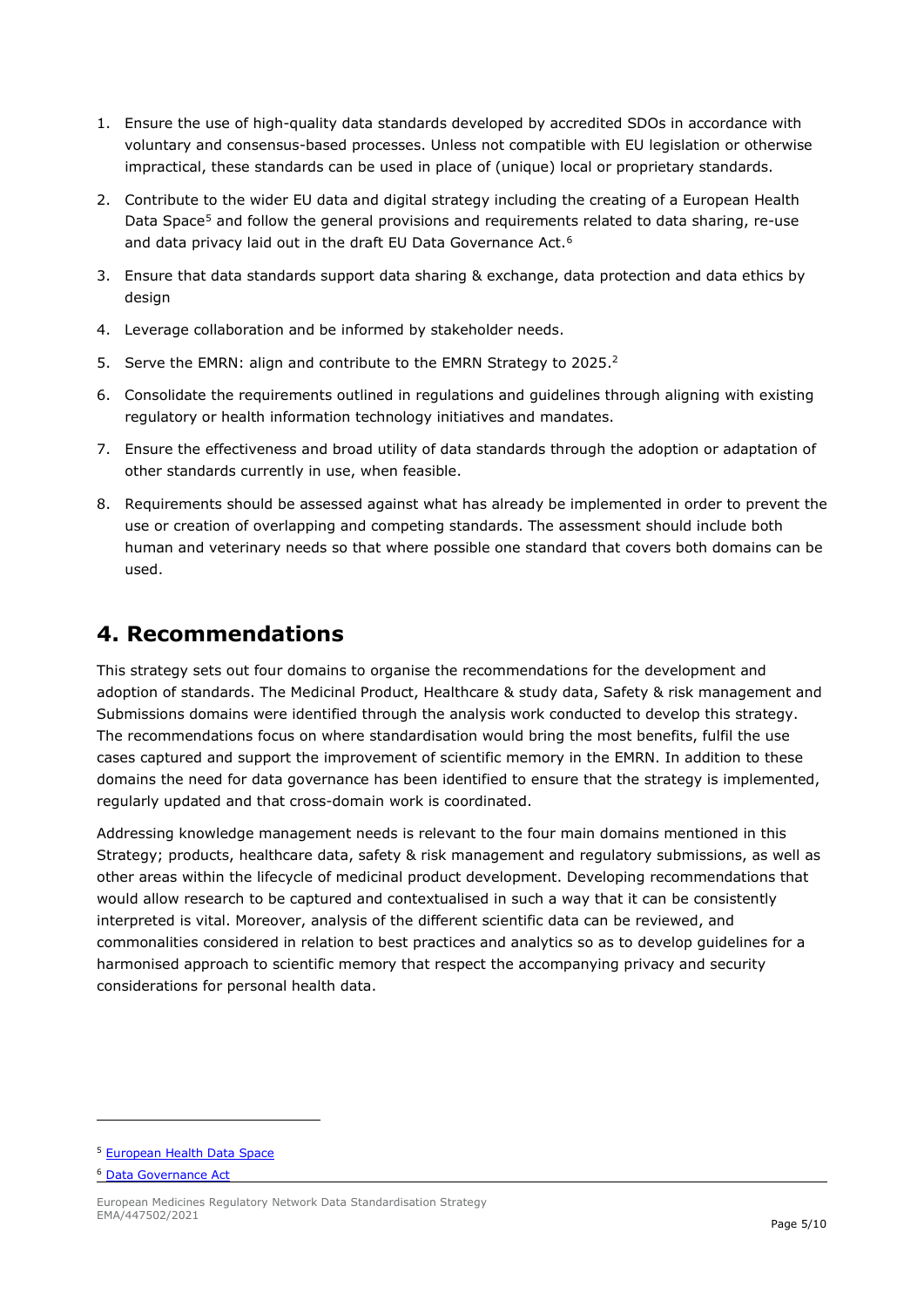#### **Figure 1**. Recommendation domains



1. **Medicinal Product.** The medicinal product domain covers product information, substance information and manufacturing and quality. Several projects are already actively working to create and implement ISO IDMP, using the HL7 FHIR standard for the exchange and publication of data concerning medicinal products for humans and veterinary use (e.g UPD, ePI & SPOR PMS).

Further work is needed to develop additional FHIR resources to structure more key product information that is not currently included in existing projects and ensure that this data is aligned with the ISO IDMP product and substance standards. This would enable greater availability of structured information which has a wide-reaching impact on patient health, the accuracy of product information and capability to mitigate potential supply chain shortages on an international and network level.

To support standardisation of substance information and manufacturing and quality, ISO IDMP specified substance group levels 2 and 4 could be implemented and adapted by the associated HL7 FHIR message exchange format. This will enable capturing of active substances and excipients in products in a structured format and will further support the inspections process and the ability to trace the origin of substances. In turn, the connection between product information and manufacturing information will facilitate faster responsiveness to potential safety, quality and supply chain issues.

Developing a standardised template for all inspections data, including good manufacturing practices (GMP), would make the identification of previous inspections and reports less time consuming. Moreover, providing the unique identifiers of manufacturing facilities will enable the creation of interactions between product quality and inspections of manufacturing sites (risk-based tracking). To assess product quality, an international standard for manufacturing quality raw data could be developed.

2. **Healthcare and study data.** This domain includes data from interventional studies, observational studies, the development of a common data model (CDM) for individual patient data and mHealth (mobile health) devices.

The ICH M11<sup>[7](#page-5-0)</sup> Expert working group is developing a standard that aims to structure the study protocol required for interventional studies. In addition to simplifying the submission process, the

<span id="page-5-0"></span><sup>7</sup> [ICH M11: Clinical electronic Structured Harmonised Protocol \(CeSHarP\)](https://database.ich.org/sites/default/files/M11_EWG_Concept_Paper.pdf)

European Medicines Regulatory Network Data Standardisation Strategy EMA/447502/2021 **Page 6/10**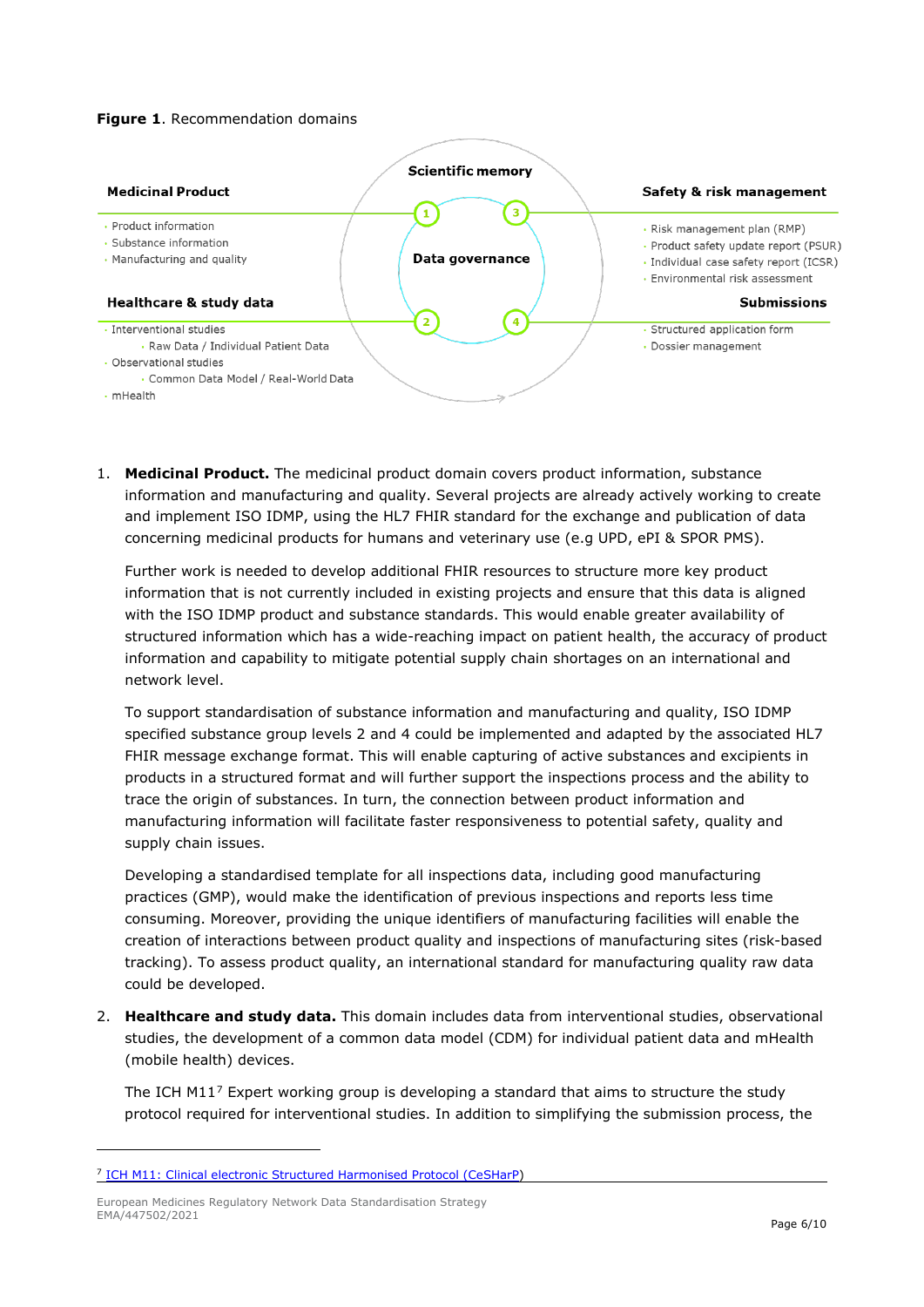<span id="page-6-0"></span>structuring of this information will support the accessibility of the data and enable comparative analysis of trial data across different clinical trials. The work of ICH M11 should be further supported and further requirements should be considered for inclusion. In addition, the EMRN is currently investigating the benefits of receiving raw data underpinning interventional studies for which standards are already being piloted, including CDISC SDTM<sup>[8](#page-6-1)</sup> and ADaM<sup>9</sup>. These standards could be adopted for use once the results of these pilot projects are completed. The availability of the raw data is expected to support regulatory decision making through increased scrutiny, increased data quality and understanding of a marketing authorisation applications (MAAs) dossier.

Similar to clinical trials, observational study designs and results reporting could also be structured for better re-use and applicability of data across the Network. The current ongoing work related to creating a standard for clinical trial protocols, study design, conduct and study results could be extended to include observational studies.

In order to be able to use real world data (RWD) and metadata obtained from healthcare records and disease registries in a harmonised manner, a CDM standard needs to be developed and/or adopted. Stakeholders reported growing use of the OMOP CDM [10](#page-6-3) and its compatibility with FHIR. Use of a CDM will facilitate the access and reuse of data across countries.

With the increase in portable technology, mHealth represents a relatively new and growing medium of data collection. Having the ability to accurately utilise health data obtained from personal devices could support the enhancement of regulatory decision making by enriching data collected in clinical trials or healthcare record systems. This data would also provide valuable information in the derivation of safety and efficacy outcomes. However, this area requires further scoping to develop data standards that also respects the accompanying privacy and security considerations.

3. **Safety and risk management.** This domain covers Individual case safety reports (ICSR), product safety update reports (PSUR), environmental risk assessment and risk management plans (RMP).

Individual case safety report (ICSR) could take advantage of HL7 FHIR based messaging. A revision of the standard could also enable omics (gen**omics**, prote**omics** and metabol**omics**) data of patients to be included in ICSRs.

The Network would benefit from an electronic product safety update report (PSUR) with structured information that follows the ICH E2C (R2) periodic benefit-risk evaluation report guidelines. This would facilitate tracking and linking product information and health information across data sets.

Currently environmental risk assessments are received as unstructured PDF files which limits the use and reuse of the data contained in these documents. In order to improve the usage of environmental risk assessment data the CDISC SDT[M8](#page-6-0) standard for data collection of risk assessment data would need to be reviewed and the adoption criteria be specified.

Risk management plans (RMPs) follow a paper template format and no electronic structured format currently exists. Creating electronic risk management plans (eRMPs) would enable linkage to registered studies and the related data that is stored in multiple systems. To achieve this, developing a new standard following the ICH E2E Pharmacovigilance Planning guideline and the EU Guideline on good pharmacovigilance practices (GVP) Module V – Risk management systems could be considered.

<span id="page-6-1"></span><sup>8</sup> [CDISC Study Data Tabulation Model](https://www.cdisc.org/standards/foundational/sdtm) (STDM)

<span id="page-6-3"></span><span id="page-6-2"></span><sup>&</sup>lt;sup>9</sup> CDISC Analysis Data Model ( [ADaM | CDISC\)](https://www.cdisc.org/standards/foundational/adam) <sup>10</sup> [Observational Medical Outcomes Partnership \(OMOP\) CDM](https://www.ohdsi.org/data-standardization/the-common-data-model/)

European Medicines Regulatory Network Data Standardisation Strategy EMA/447502/2021 **Page 7/10**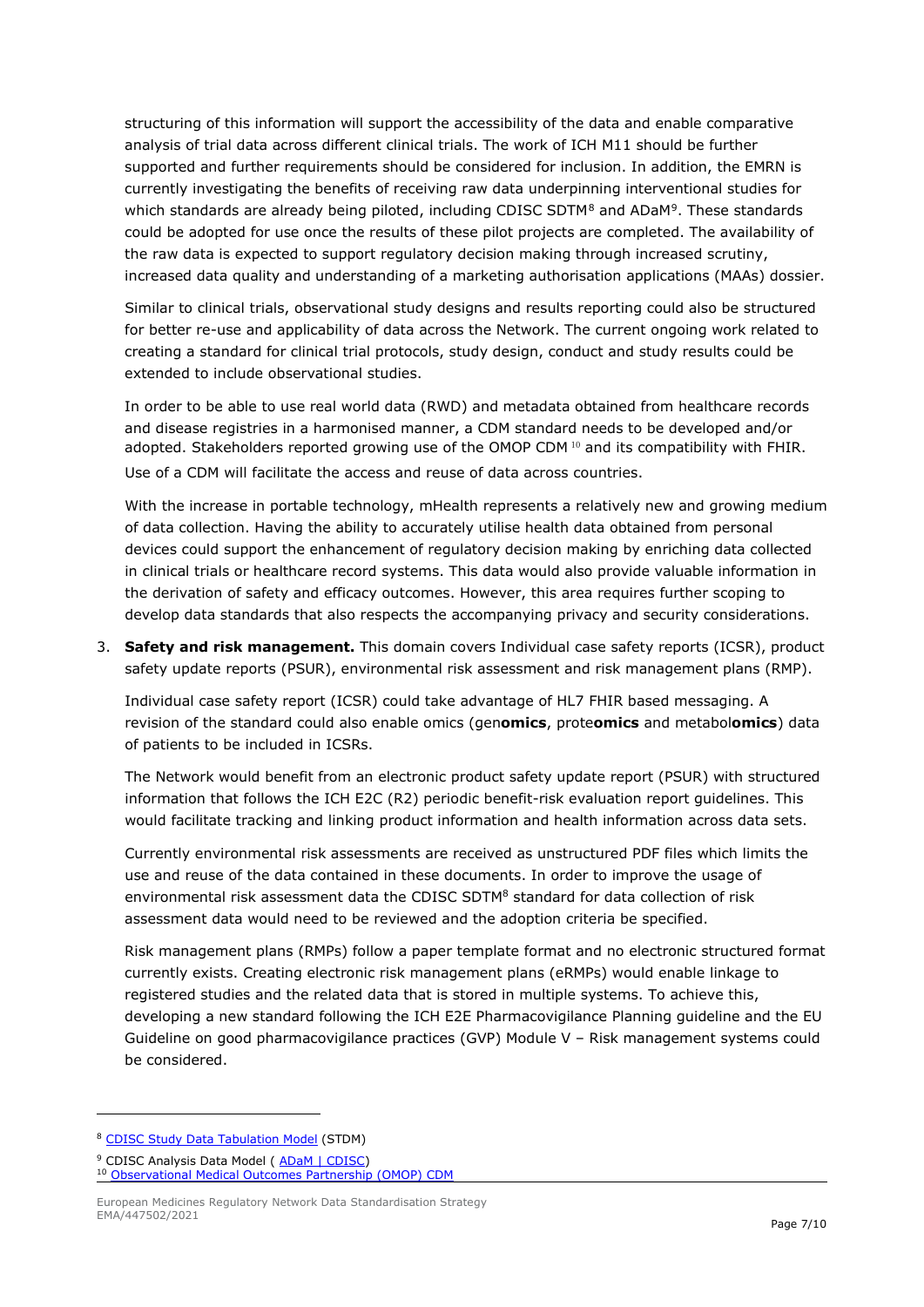4. **Submissions** This domain covers the dossier management and the structured application form.

Compared to eCTD v3.2.2, eCTD v4.0 supports reuse of PDF documents across sequences and eCTD dossiers as well as allowing more flexibility for other data formats to be provided within the dossiers. The EMRN is in the process of transitioning towards the use of structured data which means that PDF files will become less common in the process of exchanging data. Therefore, other methods for data exchange such as HL7 FHIR messaging which would allow a more agile way of working could be considered to support timely exchange of data and documents should be reviewed.

The eAF currently uses a PDF format and will be replaced by a HL7 FHIR based standard for marketing authorisation applications (MAAs), renewals and variations to existing marketing authorisations. The eAF FHIR messages could also be used to cover the entire lifecycle of medicines and act as a means for populating regulatory databases (including human and veterinary data) with all the metadata required to run regulatory processes supported in all relevant regulatory systems.

**Data governance.** The mechanisms that are currently in place for the governance of data and submissions need to be reviewed in order to include the responsibilities for oversight of data standardisation work and for maintaining the EMRN strategy document going forward.

The Data Standardisation Strategy technical annex provides a representation of one way of prioritising the recommendations. However, this strategy does not include a roadmap for implementation and any prioritisation will need to include further assessment of the expected costs and benefits. This point underlines the critical importance of agreeing a clear data governance to take the strategy forward.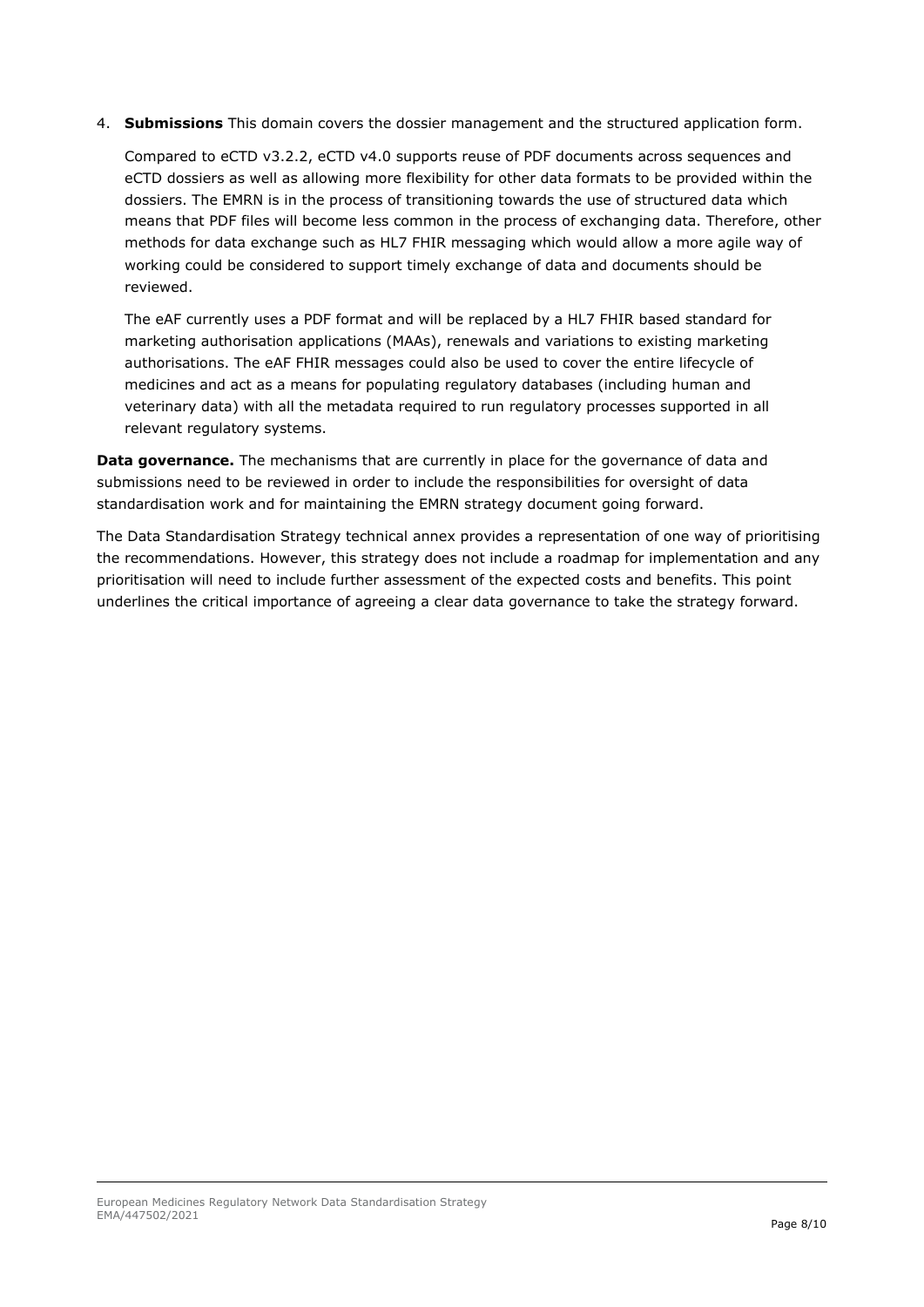### **Recommendations for Medicinal Product, Healthcare and Study data**